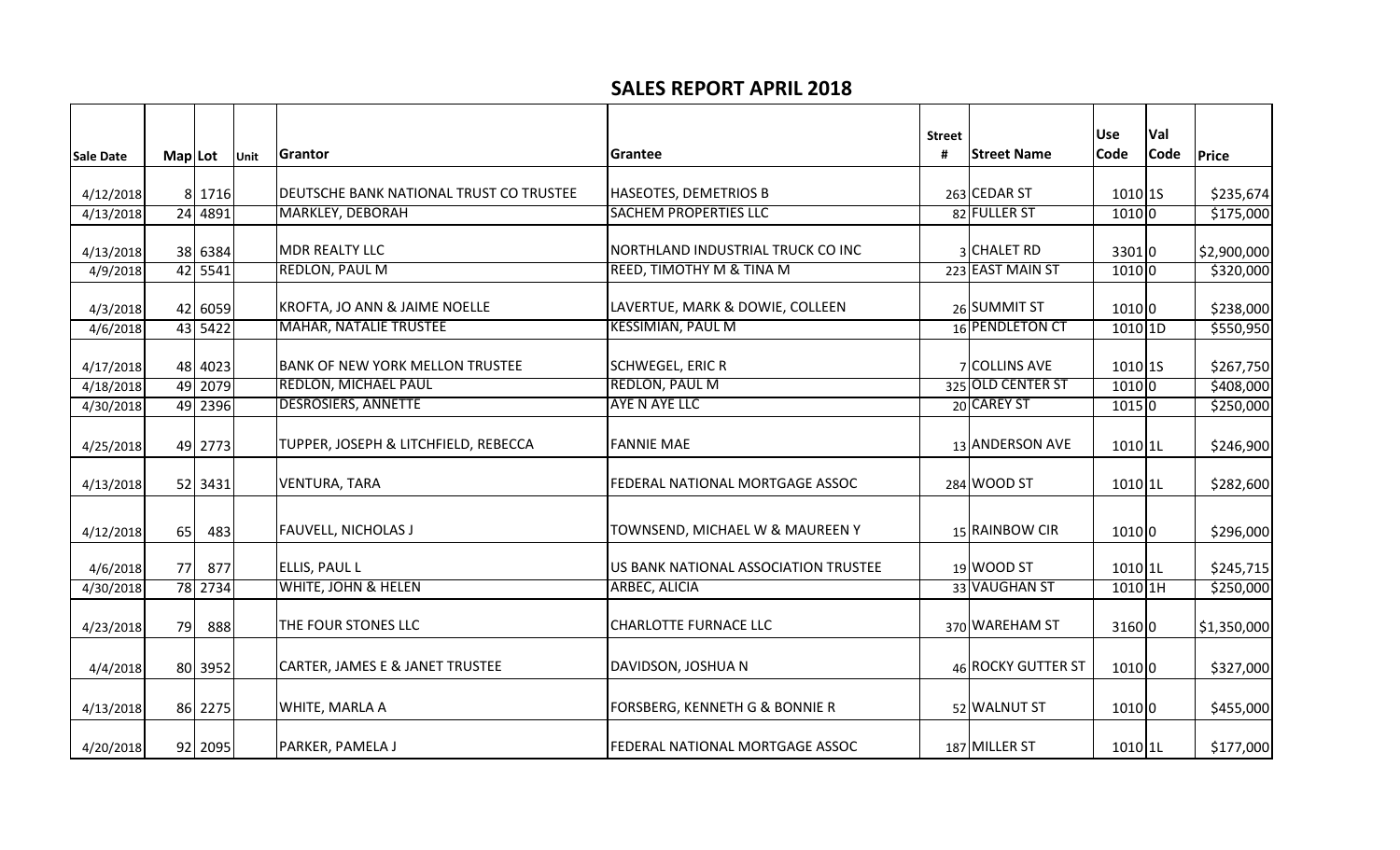| 4/23/2018 | 99  | 987      | <b>MARION ROAD LLC</b>                      | NORVISH, C STEPHEN III & ERIN E         | 38 STONY POINT RD      | 1010 1D   | \$469,900 |
|-----------|-----|----------|---------------------------------------------|-----------------------------------------|------------------------|-----------|-----------|
| 4/30/2018 | 107 | 638      | <b>SMUDIN, PATRICIA A</b>                   | <b>HIGH HILL DEVELOPMENT LLC</b>        | 132 HIGHLAND ST        | $1010$ 1H | \$150,000 |
| 4/3/2018  |     | 107 3288 | <b>DBT INVESTMENTS, LLC</b>                 | <b>THORNTON, RORY P</b>                 | 107 SPRUCE ST          | 1010 0    | \$489,999 |
| 4/23/2018 |     | 41J 3589 | <b>EVANGELISTO, MARK &amp; DEBRA J</b>      | MORSE, JOHN J                           | 7 MUTTOCK LN           | 10100     | \$395,000 |
| 4/6/2018  |     | 50F 2078 | <b>ASPEN PROPERTIES INVESTMENTS, LLC</b>    | MEDEIROS, CHRISTOPHER C                 | 9 MAPLE AVE            | 1010 0    | \$361,000 |
| 4/5/2018  |     | 50F 2713 | <b>ATKINS, DOUGLAS C &amp; TERESA MARIE</b> | SHINER, KAITLIN E                       | 49 FOREST ST           | 1040 0    | \$275,000 |
| 4/30/2018 |     | 50G 2243 | <b>BLACK, ROBERT P &amp; JANET A</b>        | <b>US BANK TRUST NA</b>                 | NORTH ST (OFF)         | 1320 1L   | \$292,350 |
| 4/30/2018 |     | 50G 2246 | <b>BLACK, ROBERT P &amp; JANET A</b>        | <b>US BANK TRUST NA</b>                 | 49 NORTH ST            | 1010 1L   | \$292,350 |
| 4/4/2018  |     | 50M 4951 | MCLAUGHLIN, JAMES TRUSTEE                   | <b>WALKER, DANIEL</b>                   | $1$ WEST ST            | 10100     | \$285,900 |
| 4/25/2018 |     | 50M 5786 | <b>KESSLER, MINNIE</b>                      | FULLER, WILLIAM H & STEPHANIE A TRUSTEE | 40 WEST ST             | 1010 1H   | \$220,000 |
| 4/4/2018  |     | 50P 5399 | <b>F B M CORP</b>                           | <b>CGMA MIDDLEBORO LLC</b>              | 7 SCHOOL ST            | 3030 1V   | \$698,100 |
| 4/4/2018  |     | 50P 5474 | <b>F B M CORP</b>                           | <b>CGMA MIDDLEBORO LLC</b>              | 13 SCHOOL ST           | 3370 1V   | \$698,100 |
| 4/4/2018  |     | 50P 6132 | F B M CORP                                  | CGMA MIDDLEBORO LLC                     | 85 CENTER ST           | 3220 1V   | \$698,100 |
| 4/4/2018  |     | 50P 6134 | <b>FBMCORP</b>                              | CGMA MIDDLEBORO, LLC                    | <b>SCHOOL ST (OFF)</b> | 3370 1V   | \$698,100 |
| 4/4/2018  |     | 50P 6218 | F B M CORP                                  | <b>CGMA MIDDLEBORO LLC</b>              | 43 CENTER ST           | 3220 1V   | \$698,100 |
| 4/12/2018 | 58A | 971      | ABAIR, ELVA E                               | JOHN SCANLON CONSTRUCTION LLC           | 86 WEST ST             | 1300 0    | \$92,000  |
| 4/27/2018 |     | 58B 1217 | KOTAKIS, PAUL N III                         | COREY, SCOTT M                          | 3 PEARL ST             | 1040 0    | \$399,900 |
| 4/25/2018 |     | 61D 1562 | SASS, KEVIN A                               | <b>US BANK TRUST NA</b>                 | 43 ATWOOD AVE          | 1010 1L   | \$387,823 |
| 4/27/2018 |     | 61H 3113 | LINDQUIST, MATTHEW S & BETH M               | <b>MARQUIS, MICHAEL &amp; MICHELLE</b>  | 4 MAY AVE              | 1010 0    | \$319,900 |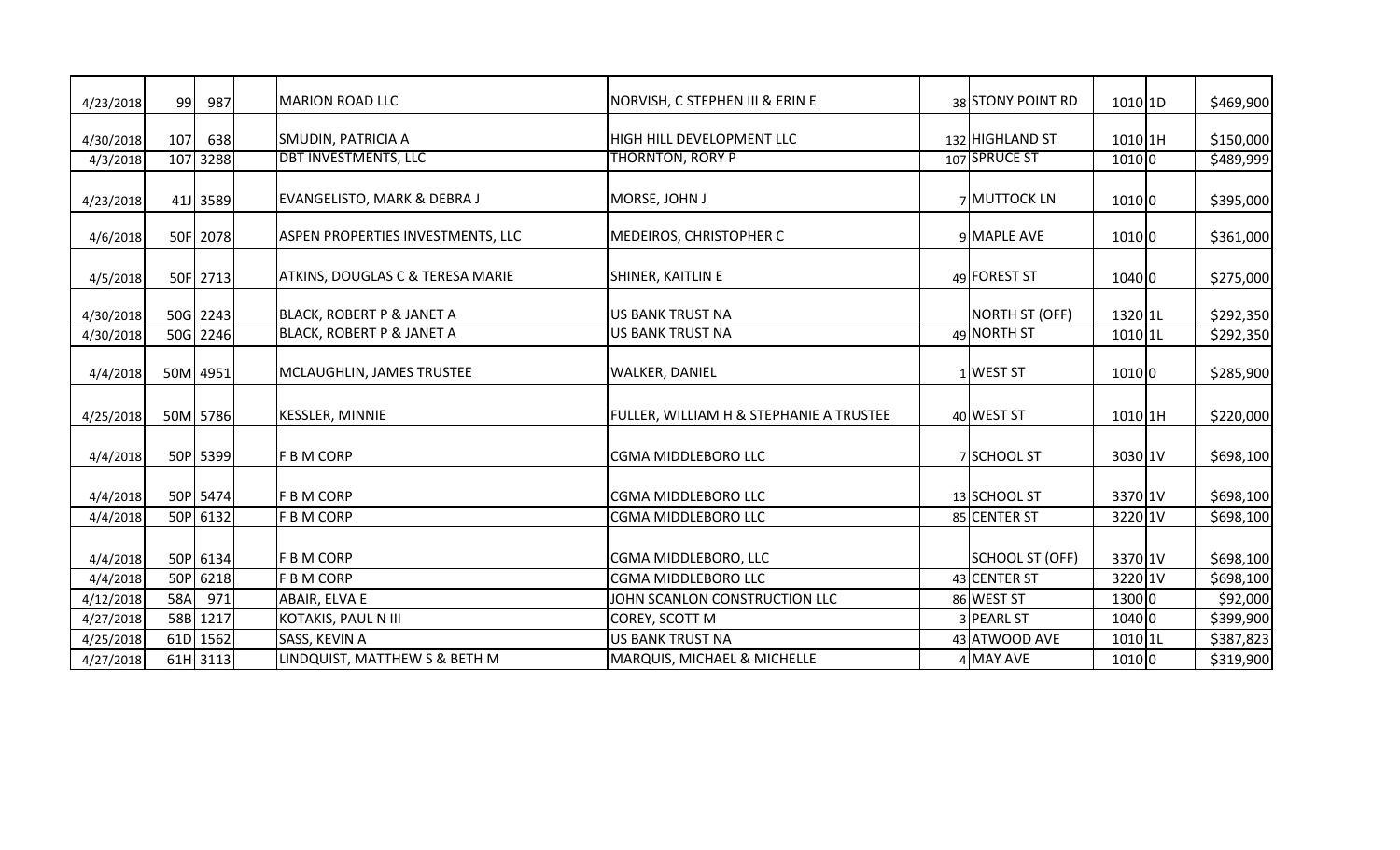|                     | <b>Total Assessed</b> |                    |
|---------------------|-----------------------|--------------------|
| <b>Style Desc</b>   | <b>Parcel Value</b>   | <b>ASR</b>         |
| Gambrel             |                       |                    |
| Colonial            | \$306,500             | 1.30               |
| Conventional        | \$216,400             | $\overline{1}$ .24 |
| <b>Auto Dealer</b>  | \$2,322,200           | 0.80               |
| Conventional        | \$248,300             | 0.78               |
| Ranch               | \$186,900             | 0.79               |
| Colonial            | \$316,200             | 0.57               |
| Ranch               | \$240,600             | 0.90               |
| Colonial            | \$322,800             | 0.79               |
| Conventional        | \$316,500             | 1.27               |
| Modern/             |                       |                    |
| Contemp             | \$273,500             | 1.11               |
| Ranch               | \$264,800             | 0.94               |
| Ranch               | \$230,700 0.78        |                    |
| <b>Raised Ranch</b> | \$245,500             | 1.00               |
| Conventional        | \$199,300             | 0.80               |
| Truck               |                       |                    |
| Terminal            | \$424,700 0.31        |                    |
| Colonial            | \$274,800             | 0.84               |
| Gambrel<br>Colonial | \$409,900             | 0.90               |
| Colonial            | \$201,100             | 1.14               |